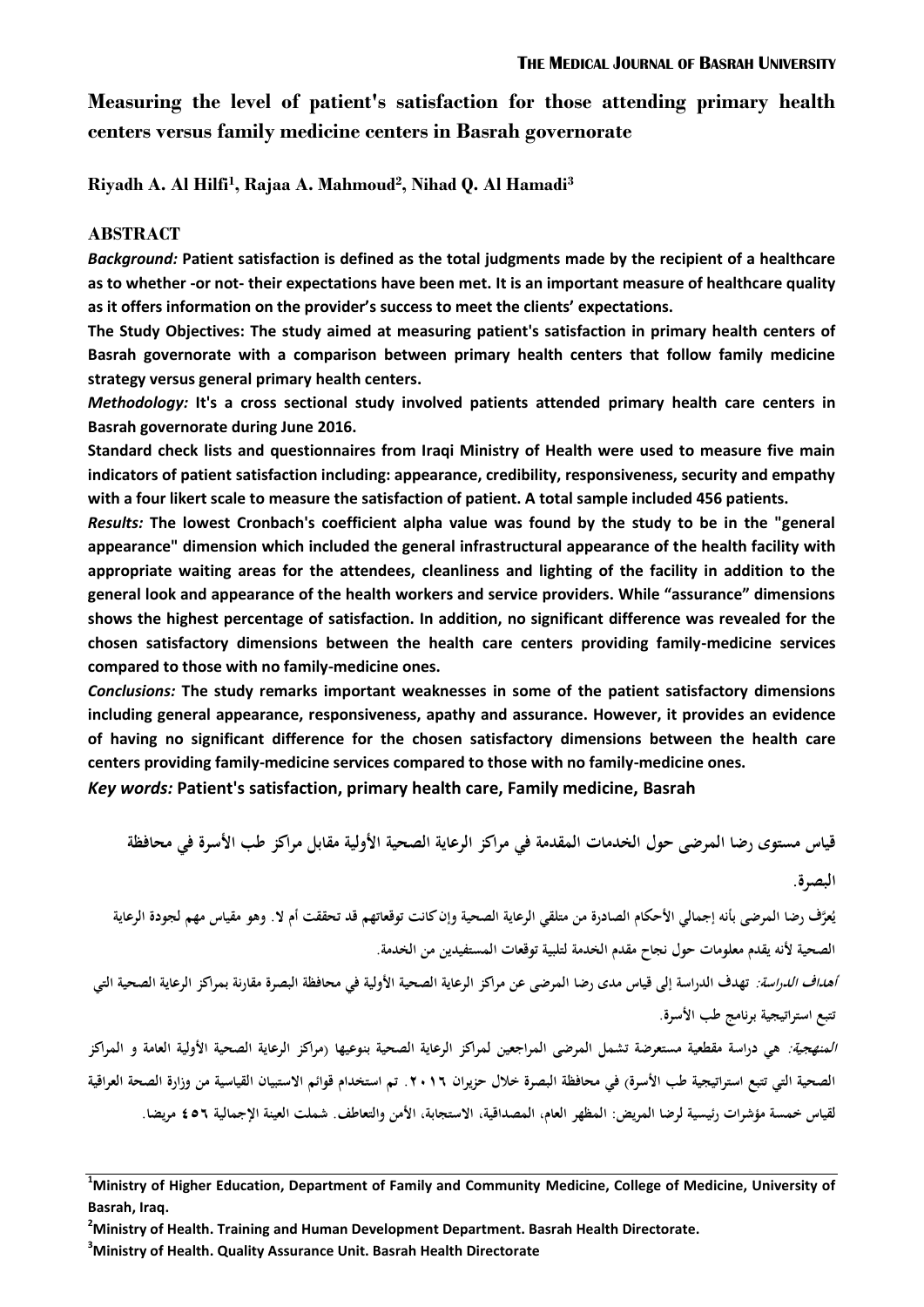**النتائج: وجدت الدراسة أن أدنى قيمة ألفا كرونباخ في "المظهر العام" البعد والتي تشمل المظهر العام للبنية التحتية للمؤسسة الصحية مع مناطق االنتظار المناسبة، النظافة وإضاءة المكان باإلضافة إلى نظرة عامة ومظهر العاملين في مجال الصحة ومقدمي الخدمات. بينما تظهر أبعاد ضمان المعرفة والمجاملة لمقدمي خدمات الرعاية الصحية أعلى نسبة رضا. باإلضافة إلى ذلك، لم يتم الكشف عن أي اختالف جوهري في األبعاد المرضية**  المختارة بين مراكز الرعاية الصحية التي تقدم خدمات طب الأسرة مقارنةً بتلك التي لا تقدمها.

**االستنتاجات: أشرت الدراسة نقاط ضعف مهمة في بعض أبعاد رضى المريض بما في ذلك المظهر العام واالستجابة والالمباالة والتأكيد. ومع ذلك ، فإنه يقدم دليال على عدم وجود فرق كبير لألبعاد المرضية المختارة بين مراكز الرعاية الصحية التي تقدم خدمات طب األسرة مقارنة مع تلك التي ال تقدمها.**

**التوصيات: من خالل الكشف عن عدم وجود فروق ذات داللة إحصائية في أبعاد رضى المريض بين مراكز الرعاية الصحية التي تقدم خدمات طب األسرة وتلك التي ليس لديها خدمات متخصصة طب األسرة ، تقدم الدراسة الحالية نفس التو صيات لألخذ بها لكال النوعين من مراكز الرعاية الصحية في البصرة .وتشمل التوصيات الرئيسية التي خلصت إليها الدراسة: تحسين المظهر العام للبنية التحتية للمنشأة الصحية مع مناطق انتظار مناسبة للمراجعين مع ضرورة االعتناء بالنظافة وإضاءة المركز باإلضافة إلى المظهر العام ومظهر العاملين الصحيين ومقدمي الخدمات. الكلمات المفتاحية: رضا المريض، الرعاية الصحية األولية، طب األسرة، البصرة**

#### **INTRODUCTION**

atient satisfaction is defined as the total judgments made by the recipient of a healthcare as to whether -or not- their atient satisfaction is defined as the total<br>judgments made by the recipient of a<br>healthcare as to whether -or not- their<br>expectations have been met. <sup>[1]</sup> It is an important measure of healthcare quality as it offers information on the provider's success to meet the clients' expectations and is a key determinant of patients' perspective behavioral intention.  $[2]$  It is also a tool that is widely used in the health care field around the world. <sup>[3]</sup> Satisfaction is a particular occurrence that could be elicited by asking simply how satisfied - or not-patients about the services provided. However, studies found that, asking the patients to rate their satisfaction is often tend to be highly positive and may not reflect their actual level of satisfaction.<sup>[4]</sup> Therefore, using information from different resources including service providers, local health authorities and decision makers in addition to the patients themselves can better identify the overall patient's satisfaction compared to their expectations, and at the same time can identify the gaps in the available services.<sup>[5]</sup> Globally, a number of patient satisfaction tools have been used to measure the different pieces of patient satisfaction. <sup>[6]</sup> Likert scale is one of the most reliable ways to measure the client's satisfaction.  $^{[7]}$  It's a simple agree-disagree scale

that can be easily used by the patient to rate their level of satisfaction and it has been used widely all around the world in different aspects other than health services including industrial marketing, academic researches among many others. [8] In addition, Cronbach's alpha has been widely used as an index of measuring the different dimensions of satisfaction especially for the reliability related ones. It has become a common measuring tool in the different fields of medical education and researches especially when more than one satisfactory dimension is being understudy at the same time. <sup>[9]</sup> Different satisfactory dimensions had been used by researchers. Reliability, general appearance, responsiveness, trust, assurance and apathy were among these dimensions. [10] Some researchers found that clients remark reliability as the most important one, followed by responsiveness. Others confirm that selecting and prioritizing the different satisfactory dimensions mainly depend on the type of industry / service being studied.  $[11,12]$  On the other hand, correlating the socio-demographic characteristics of patients with their levels of satisfaction may help healthcare providers to meet the different needs of patients based on their gender, age, socioeconomic status and other contextual factors, including the relationships between physician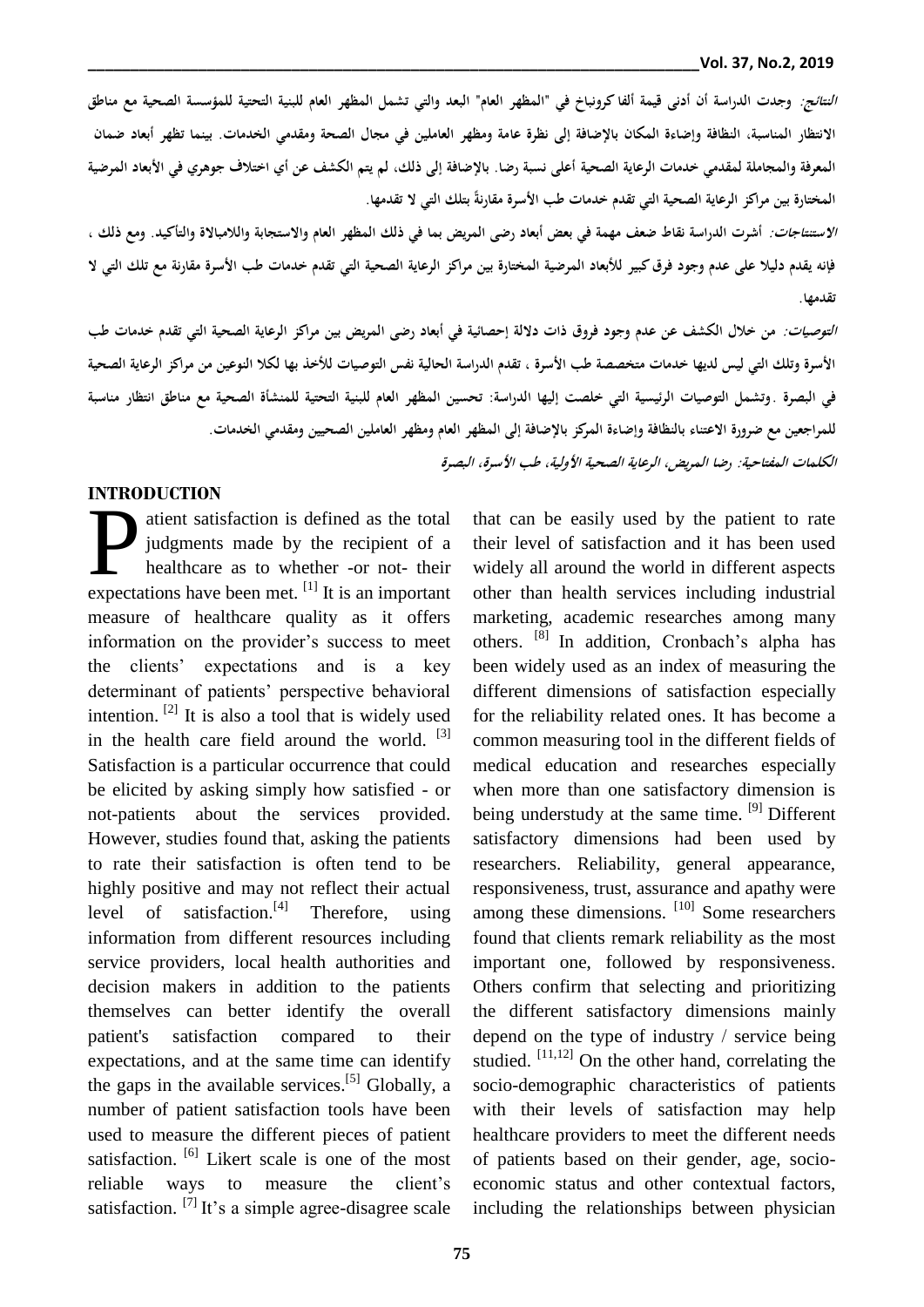and patient, which have a positive influence on patient satisfaction.<sup>[13]</sup>

### *The Study aims and objectives:*

- To measure the level of patient's satisfaction in primary health centers of Basrah governorate.
- To evaluate the relationship between different dimensions of patient's satisfaction and sociodemographic factors (gender, age and education).
- To compare patient's satisfaction between primary health centers that follow family medicine strategy versus general primary health centers.

### **METHODOLOGY**

It's a cross sectional study involving patients attending primary health care centers in Basrah governorate during June 2016.

### *The study tools***:**

Standard check lists and questionnaires from Iraqi Ministry of Health/quality management department were used. Five main indicators of patient satisfaction were used. These include: appearance, credibility, responsiveness, assurance and apathy. Each main indicator consists of 5-8 questions. A total of 32 questions were included in the study. Some questions were added to measure the cause of attending and choosing each specified primary health care center; and if they have the choice in the future, what places they'll choose during their illness.

## **Sampling size:**

All primary health care centers following family medicine strategy in Basrah governorate were included in the study (12 primary health care centers). Other general (non-family medicine) 12 centers were chosen from the same geographical area. Each primary health care center was visited for one day. All patients above 18 years old attended the primary health care center at the day of visit were included in the study. An exit interviews were done for the included patients by a well-trained team from Basrah Health Directorate. Total sample included 456 patients.

# **Data collection and analysis:**

Four likert scale was used to measure the satisfaction of patient:

- *1. Completely disagree*
- *2. Disagree*
- *3. Agree*
- *4. Completely agree*

Data were analyzed by using SPSS version 22, reliability analysis (Cronbach's alpha) was conducted to establish the validity, internal consistency and reliability of the five dimensions of patient's satisfaction that include the following definition of each dimension:[1]

- *1. General appearance: Tangibles Physical structure of the health facility, equipment, and appearance of health care providers.*
- *2. Trust: Ability of employees to gain trust and confidence.*
- *3. Responsiveness: Willingness to help the patient and provide the needed service.*
- *4. Assurance: Knowledge and courtesy of the health care service providers.*
- *5. Apathy: Caring, individualized attention the firm provides its customers)*

Descriptive statistics (mean  $\pm$  95% Confidence Intervals) was computed to summarize each dimension. The mean interval was 0.75 and readings were analyzed according to the following scale: Mean reading Degree of satisfaction

- *1-1.75: Completely Not satisfied*
- *1.76 - 2.5: Not satisfied*
- *2.6 - 3.25: Satisfied*
- *3.26 - 4: Completely satisfied*

The factors and interactions that were not statistically significant (indicated by  $P > 0.05$ )

## **RESULTS**

In order to measure reliability, values of Cronbach's coefficient alpha for the total scale and for each dimension of patient satisfaction were calculated by the study and found to be exceeding the minimum standard (0.70) that was recommended by Rule of Thumb for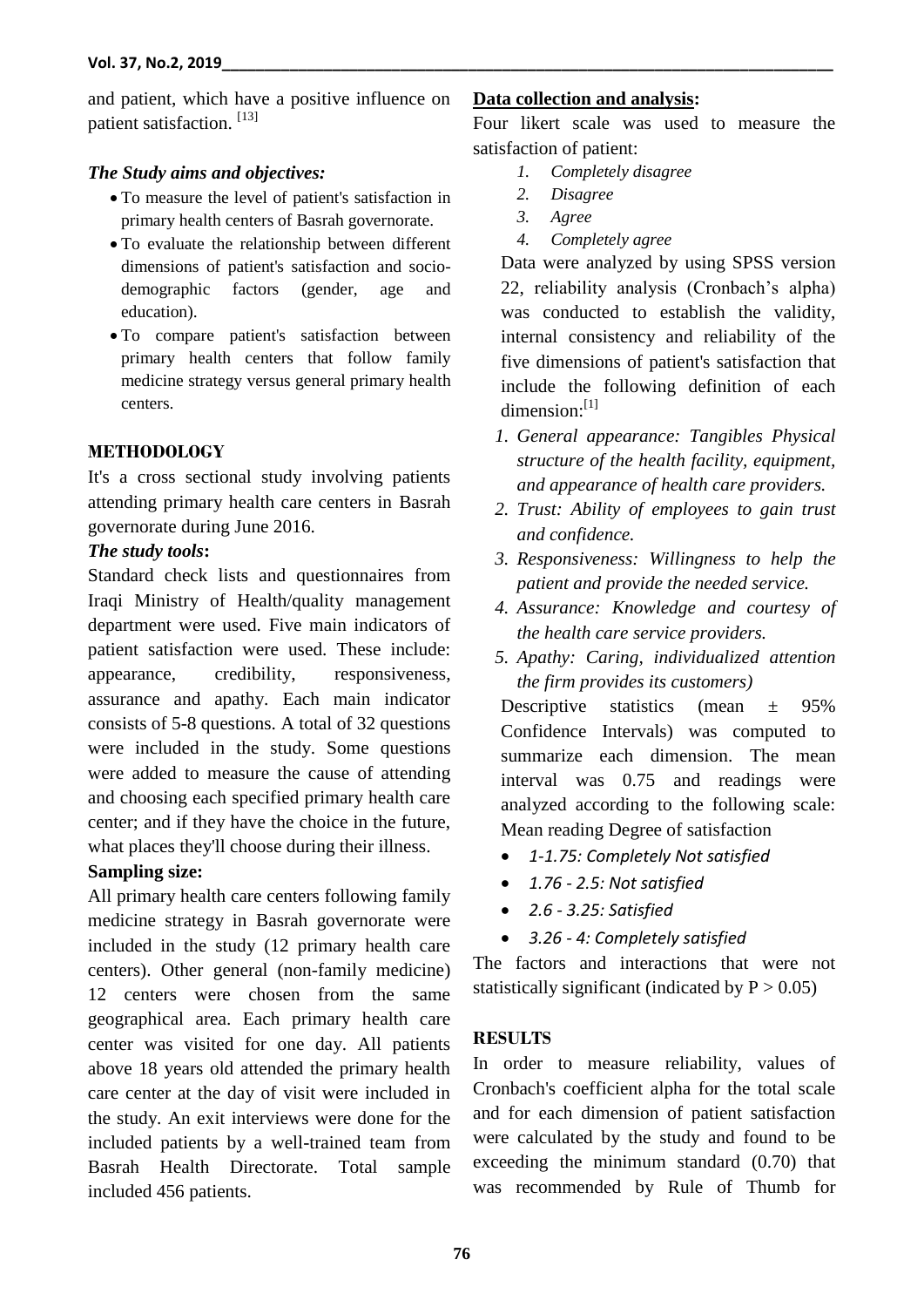Cronbach's coefficient alpha value. [14] The lowest value of all can be observed in the "general appearance" dimension (Table-1). This dimension include the general infrastructural appearance for the health facility with

appropriate waiting areas for the attendees, cleanliness and lighting of the facility in addition to the general look and appearance of the health workers and service providers.

**Table 1. Cronbach's coefficient alpha and total mean of each satisfactory dimension**

| <b>Dimensions</b>  | Cronbach's coefficient alpha | <b>Mean</b> |
|--------------------|------------------------------|-------------|
| General appearance | 0.90                         | 3.1         |
| <b>Trust</b>       | 0.92                         | 3.1         |
| <b>Response</b>    | 0.91                         | 3.1         |
| assurance          | 0.96                         | 3.2         |
| <b>Apathy</b>      | 0.95                         | 3.2         |
| <b>Total scale</b> | 0.97                         | 3.1         |

(Table-2), shows the percentage and mean of the five satisfactory dimensions in addition to the overall satisfaction. Most of the patients (86.18%) are found by the study "agree and completely agree" with the services provided (56.16%, 30.02% respectively) with a total

mean of 3.1. The general appearance was found to be of the lowest percentage of agreement (79.4%) with 3.1 mean while assurance dimensions show the highest percentage of satisfaction (93.8%) with a mean of 3.2.

| Table 2. Percentage and mean of patient's satisfactory dimensions. |  |  |  |
|--------------------------------------------------------------------|--|--|--|
|--------------------------------------------------------------------|--|--|--|

|                              | Percentage of respondent's answer | Mean &          | <b>Median</b> |                  |             |   |  |
|------------------------------|-----------------------------------|-----------------|---------------|------------------|-------------|---|--|
|                              | Completely disagree               | <i>Disagree</i> | Agree         | Completely agree | <b>SD</b>   |   |  |
| <b>General</b><br>appearance | 1.6                               | 19.0            | 54.8          | 24.6             | 3.1<br>0.64 | 3 |  |
| <b>Trust</b>                 | 0.6<br>16.4<br>52.9<br>30.1       |                 | 3.1<br>0.61   | 3                |             |   |  |
| <b>Response</b>              | 0.2                               | 17.3            | 54.7          | 27.9             | 3.1<br>0.66 | 3 |  |
| <b>Assurance</b>             | $\bf{0}$                          | 6.8             | 60.7          | 33.1             | 3.2<br>0.58 | 3 |  |
| Apathy                       | 0.1                               | 8               | 57.5          | 34.4             | 3.2<br>0.59 | 3 |  |
| <b>Total Satisfaction</b>    | 0.46                              | 13.5            | 56.16         | 30.02            | 3.1<br>0.61 | 3 |  |

According to the results represented in (Table-3), most of the patients (86.4%) are found by the study "agree and completely agree" with general appearance within the family medicine centers (58.6%, 27.8% respectively) with a total mean of 3.2. This is compared to 88% in the nonfamily medicine centers and a mean of 3.1. P value was found to be 0.3. P value for all the 5 dimensions of patient's satisfaction was found to be more than 0.05 with a closer result regarding the responsiveness dimension. Which means that there's no significant difference exists for the chosen satisfactory dimensions between the health care centers providing family-medicine services compared to those with non-familymedicine ones.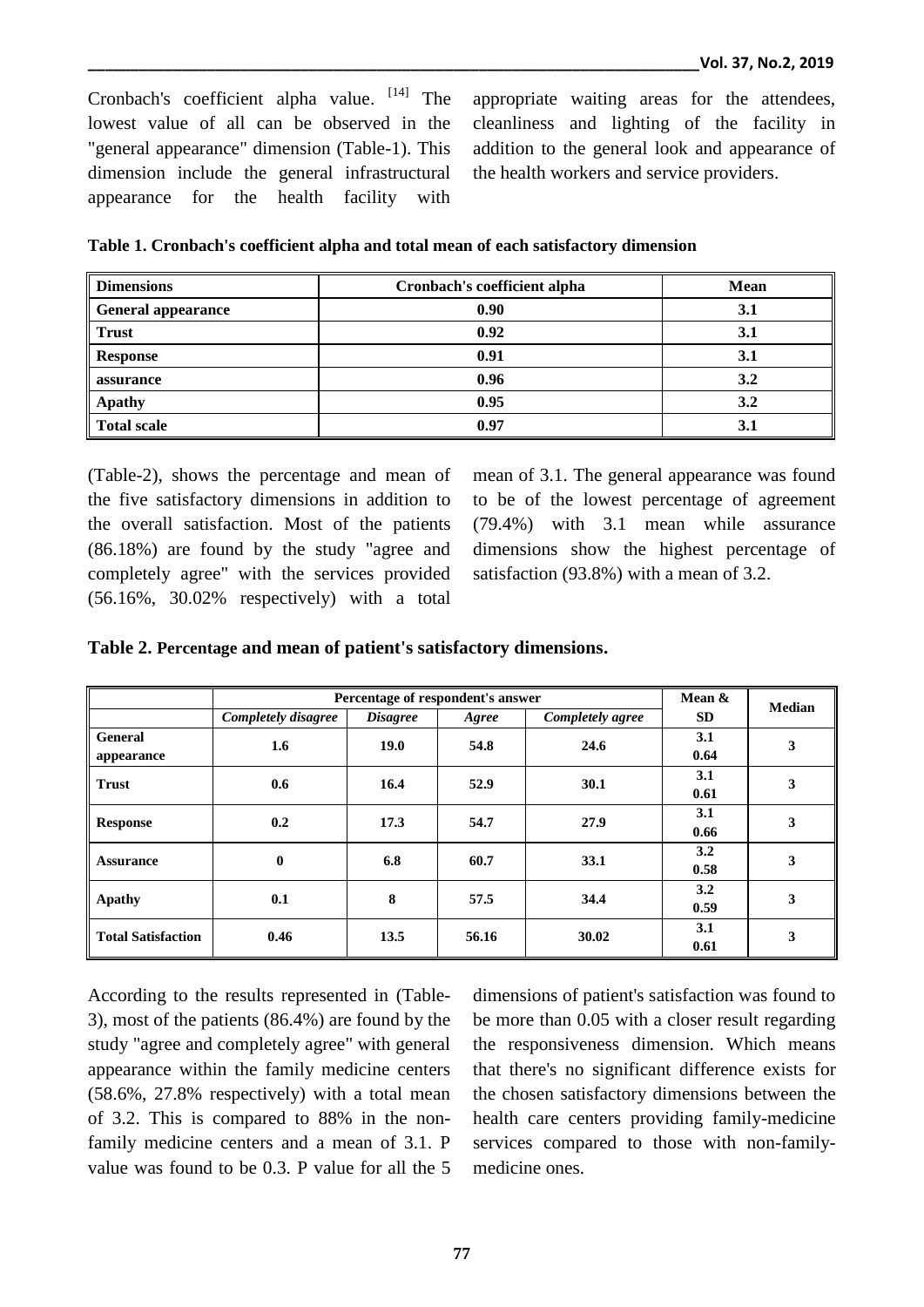| <b>Dimension of</b>   | Type of          |                          |            |           |                    |      |         |  |
|-----------------------|------------------|--------------------------|------------|-----------|--------------------|------|---------|--|
| satisfaction          | <b>PHC</b>       | Completely<br>disagree % | Disagree % | Agree $%$ | Completely agree % | Mean | P-value |  |
| General               | Family           | 0.8                      | 12.7       | 58.6      | 27.8               | 3.2  |         |  |
| appearance            | $Non-$<br>Family | 0.61                     | 11.35      | 55.51     | 32.53              | 3.1  | 0.3     |  |
|                       | Family           | 0.7                      | 19.1       | 56.7      | 23.5               | 3.2  |         |  |
| <b>Trust</b>          | $Non-$<br>Family | 0.55                     | 13.60      | 49.12     | 36.73              | 3    | 0.3     |  |
| <b>Responsiveness</b> | Family           | 0.27                     | 6.31       | 18.69     | 7.76               | 3.1  | 0.09    |  |
|                       | $Non-$<br>Family | 0.06                     | 1.36       | 4.91      | 3.67               | 3    |         |  |
| <b>Assurance</b>      | Family           |                          | 21.7       | 57.1      | 20.9               | 3    |         |  |
|                       | $Non-$<br>Family | $\mathbf{0}$             | 9          | 50.9      | 40.1               | 3.1  | 0.3     |  |
| <b>Apathy</b>         | Family           | 0.42                     | 11.1       | 50.19     | 33.07              | 3    |         |  |
|                       | $Non-$<br>Family | 0.47                     | 13.1       | 52.2      | 34.19              | 3.2  | 0.3     |  |

## **Table 3. Patient's satisfaction according to the type of PHCs.**

(Table-4) represents patient's satisfaction according sex of respondents. Assurance and apathy were found to be with the highest means among the 5 dimensions of Patient's satisfaction for both male and female. While responsiveness

was found to be the lowest among both male & female too. A similar result was found for apathy and assurance according to all age groups included in the study (Table-5)

# **Table 4. Patient's satisfaction according sex of respondents.**

|                       |             | <b>Male</b> |             | Female |
|-----------------------|-------------|-------------|-------------|--------|
|                       | <b>Mean</b> | <b>SD</b>   | <b>Mean</b> | SD     |
| General appearance    | 3.8         | 0.11        | 3.6         | 0.22   |
| $\parallel$ Trust     | 3.8         | 0.23        | 3.7         | 0.13   |
| <b>Responsiveness</b> | 3.6         | 0.5         | 3.4         | 0.5    |
| <b>Assurance</b>      |             |             |             |        |
| <b>Apathy</b>         |             |             |             |        |
| Total satisfaction    | 3.84        |             | 3.74        |        |

**Table 5. Patient's satisfaction according to age of respondents.**

|                              | <b>Less than 20</b> |              | $20 - 29$ |              | $30 - 39$ |              | 40-49            |              | <b>50 &amp; above</b> |              |
|------------------------------|---------------------|--------------|-----------|--------------|-----------|--------------|------------------|--------------|-----------------------|--------------|
|                              | <b>Mean</b>         | <b>SD</b>    | Mean      | <b>SD</b>    | Mean      | <b>SD</b>    | <b>Mean</b>      | <b>SD</b>    | Mean                  | S<br>D       |
| <b>General</b><br>appearance | 3.8                 | $\bf{0}$     | 4         | $\bf{0}$     | 4         | $\mathbf{0}$ | 4                | $\mathbf{0}$ | 4                     | $\mathbf{0}$ |
| <b>Trust</b>                 | 4                   | $\bf{0}$     | 3.8       | 0.28         | 3.7       | 0.08         | 3.8              | 0.17         | 4                     | 0            |
| <b>Responsiveness</b>        | 3.6                 | 1.13         | 3.7       | 0.46         | 2.8       | $\bf{0}$     | $\boldsymbol{4}$ | $\mathbf{0}$ | 3.6                   | 0            |
| <b>Assurance</b>             | 4                   | $\bf{0}$     | 4         | $\bf{0}$     | 4         | $\mathbf{0}$ | 4                | $\mathbf{0}$ | 4                     | 0            |
| Apathy                       | 4                   | $\mathbf{0}$ | 4         | $\mathbf{0}$ | 4         | $\mathbf{0}$ | 4                | $\mathbf{0}$ | 4                     | 0            |
| Total satisfaction           | 3.8                 | 0.226        | 3.9       | 0,148        | 3.7       | 0.016        | 3.96             | 0.034        | 3.92                  | 0            |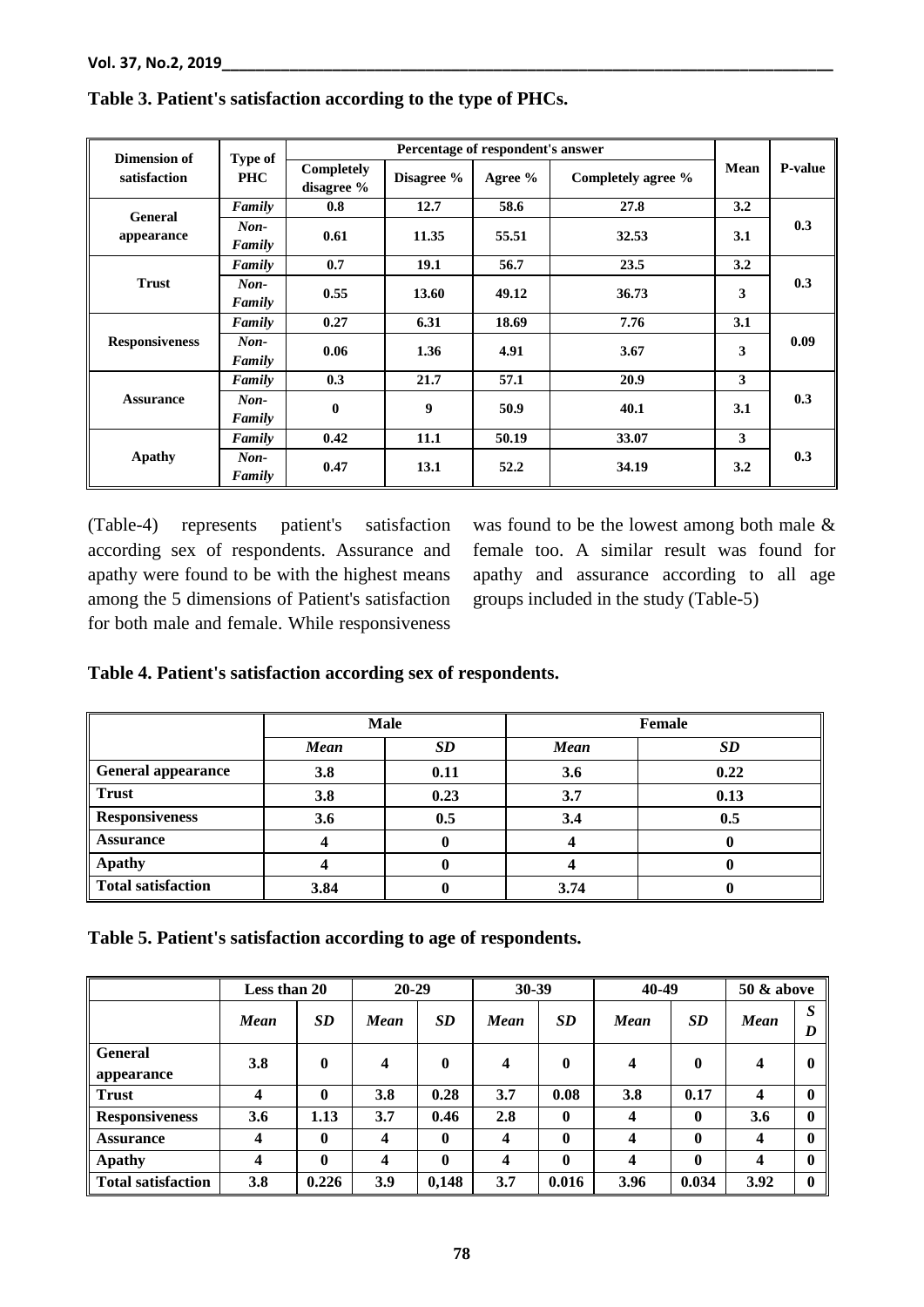#### **DISCUSSION**

Access to healthcare services in addition to improving the quality of services provided are important factors for patient satisfaction. This should include basic package of primary health care services including antenatal care and vaccination in addition to emergency ones. [15] Along with what is stated by the Healthy People  $2020$ ,  $^{[16,17]}$  guaranteeing accessibility to health care services is crucial for ensuring patient satisfaction. This include:

- *Improving the general physical, social, and mental wellbeing*
- *Disease Prevention*
- *Better management (including early detection and treatment of diseases)*
- *Better quality of life*
- *Decrease mortality rates.*
- *Improving life expectancy*

By calculating the Cronbach's coefficient value in the present study, it was clear that patient's assurance had the highest level of satisfaction compared to the lowest reported for the general appearance. In a cross sectional study done to discover the factors affecting patient Satisfaction in Primary Healthcare Centers in 2013 in Saudi Arabia, $^{[1]}$  a similar approach to the present study was conducted using six satisfactory dimensions in addition to measuring Cronbach's alpha factor for reliability of the selected satisfactory dimensions.<sup>[1]</sup> The data were collected from a similar sample size of the present study (453 patients attending Primary Health Care Centers in Hail City) and revealed a mean score of 3.60 (on a scale from 1 to 5) for the overall satisfaction level. The highest satisfactory dimension was reported accessibility to medical care and the availability of doctors.<sup>[1]</sup> In another study involved 700 patients in the city of Al-Riyadh, revealing an overall satisfaction level of 64.2% which is less than the results reported by the present study. [18] Furthermore, advanced models of delivering primary health care are being implemented in

various countries of the world through the development of family medicine.<sup>[19]</sup> Patient's opinion and satisfaction of the health care provided is considered an important evaluation tool for the health systems anywhere in the world.<sup>[20]</sup> According to the results reported by a study done in Turkey in 2013 to explore whether introducing the family medicine model in Turkish health system could attain the principal roles of primary care and have an incorporated part in the Turkish health care system, it was shown that the family medicine model in Turkey is incapable to run a appropriate configuration to participate efficiently in improving the health care services.  $[21]$  This come in coherence with our study findings as no significant difference was revealed for the chosen satisfactory dimensions between the health care centers providing family-medicine services compared to those with no family-medicine ones. In another research study conducted in Turkey during 2010 on 34.472 patients measuring the "patient satisfaction in primary health services" by ministry of health, It was reported that the rate of the patient satisfaction is 82% in the cities where family medicine model is applied.<sup>[22]</sup>

#### *Conclusions and recommendations:*

The study remarks important weaknesses in some of the patient satisfactory dimensions including general appearance, responsiveness, apathy and assurance. However, it provide an evidence of having no significant difference for the chosen satisfactory dimensions between the health care centers providing family-medicine services compared to those with no familymedicine ones. The main recommendations made by the study include: improving the general infrastructural appearance for the health facility with appropriate waiting areas for the attendees, cleanliness and lighting of the facility in addition to the general look and appearance of the health workers and service providers.